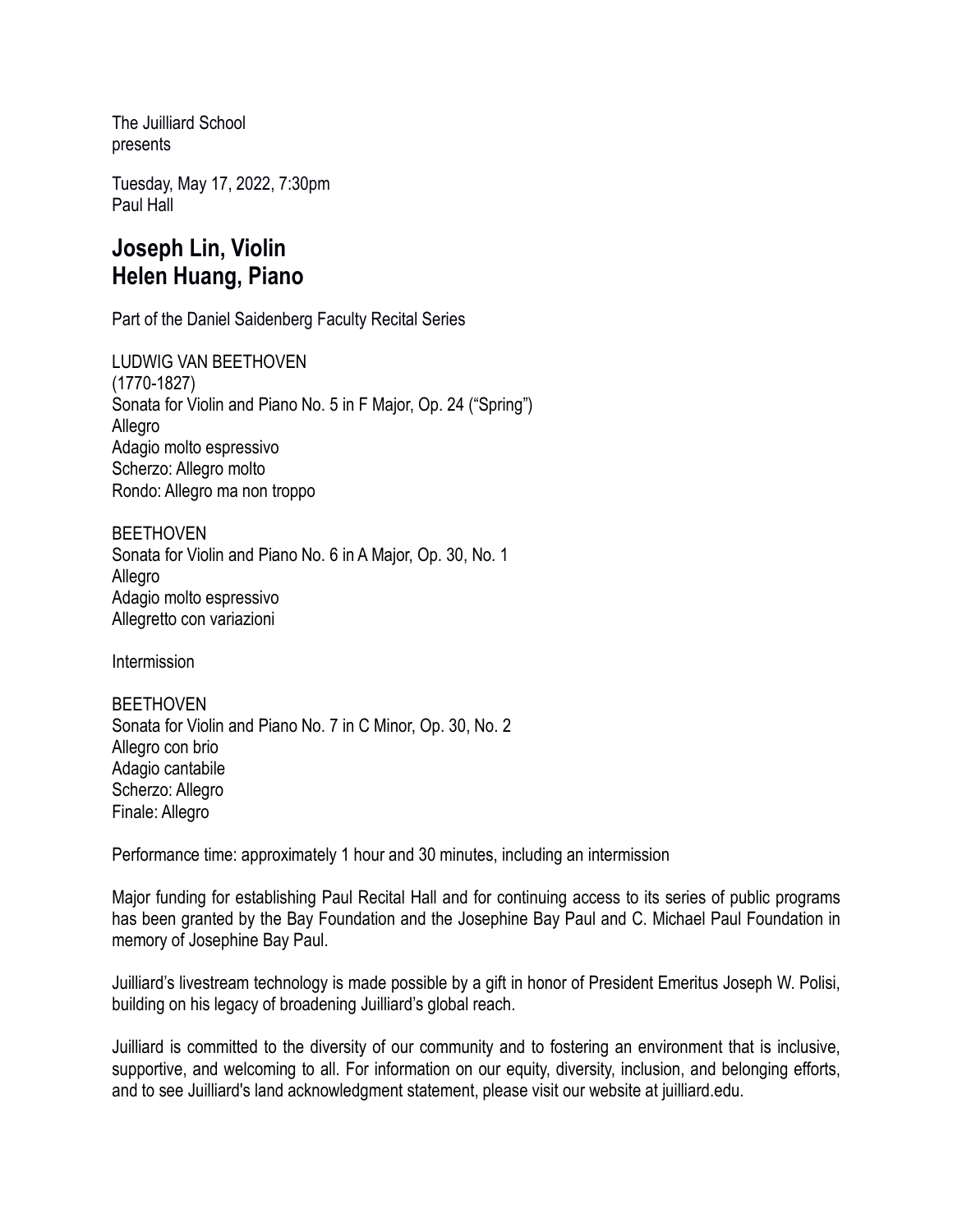Please make certain that all electronic devices are turned off during the performance. The taking of photographs and the use of recording equipment are not permitted in this auditorium.

### **Joseph Lin and Helen Huang Conclude Their Beethoven Series**

Wednesday, October 12 Paul Hall Sonata for Violin and Piano No. 8 in G Major, Op. 30, No. 3 Sonata for Violin and Piano No. 9 in A Major, Op. 47 ("Kreutzer") Sonata for Violin and Piano No. 10 in G Major, Op 96

For tickets and more information, visit juilliard.edu/calendar.

## **About the Artists**

### **Joseph Lin**

Sought after as a performer and teacher, Joseph Lin (Pre-College '96) appears regularly throughout the U.S., Asia, and Europe. He was first violinist of the Juilliard String Quartet from 2011 to 2018 before stepping down to devote more time to his four young children; he continues to teach violin and chamber music at Juilliard, leading several artistic initiatives and enjoying collaborations with both students and colleagues.

Recent projects include a collaboration with Robert Levin playing Beethoven and Schubert on period instruments, a Musicians From Marlboro tour on violin and viola, collaborations with Juilliard students during ChamberFest, and performances of Bartók's Second Violin Concerto. Celebrating the 250th anniversary of Beethoven's birth, Lin led performances of Beethoven's late string quartets for Camerata Pacifica; and marking the tercentenary of Bach's violin sonatas and partitas, he presented a complete cycle in Boston and baroque performances of the set in Philadelphia. Next season, Lin returns to Mozart's Divertimento, K. 563, which he takes on tour with Musicians From Marlboro. From 2007 to 2011, Lin was an assistant professor at Cornell University, where he organized the inaugural Chinese Musicians Residency in 2009. The following year, he led a project with Cornell composers to study Bach's violin sonatas and partitas and create new works inspired by Bach, culminating in a series of concerts premiering the new works alongside Bach's.

Lin was a founding member of the Formosa Quartet, which won the 2006 London International String Quartet Competition. In 1996, he won first prize at the Concert Artists Guild International Competition and was named a Presidential Scholar in the Arts. In 1999, he was selected for the Pro Musicis International Award and, in 2001, he won first prize at the inaugural Michael Hill International Violin Competition in New Zealand. His recordings include the music of Korngold and Busoni with pianist Benjamin Loeb; an album of Debussy, Franck, and Milhaud with pianist Orion Weiss; and the complete unaccompanied works of Bach and Ysaÿe. His recording of Mozart's A Major Violin Concerto with original cadenzas was released in 2017. With the Juilliard Quartet, he recorded Schubert's *Death and the Maiden* and Elliot Carter's Fifth Quartet as well as the quartet's album of Beethoven, Davidovsky, and Bartók. During the summer season, he is a regular artist at the Tanglewood and Marlboro festivals.

Lin, whose violin teachers have included Mary Canberg (Diploma '45), Shirley Givens (Diploma '53), and Lynn Chang (Pre-College '69), graduated magna cum laude from Harvard in 2000 and in 2002 began an extended exploration of China, where he studied Chinese music as a Fulbright scholar.